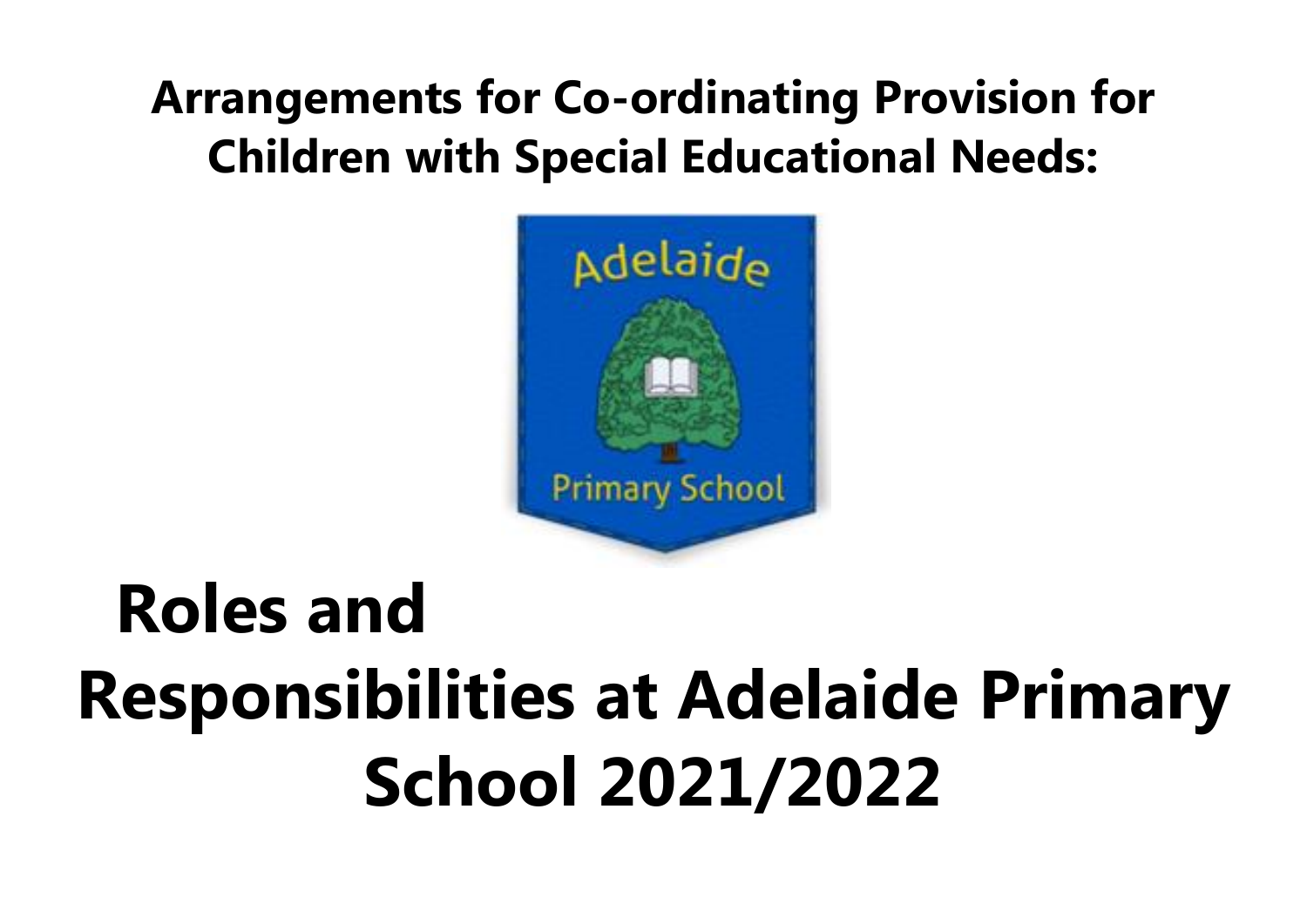To be reviewed September 2022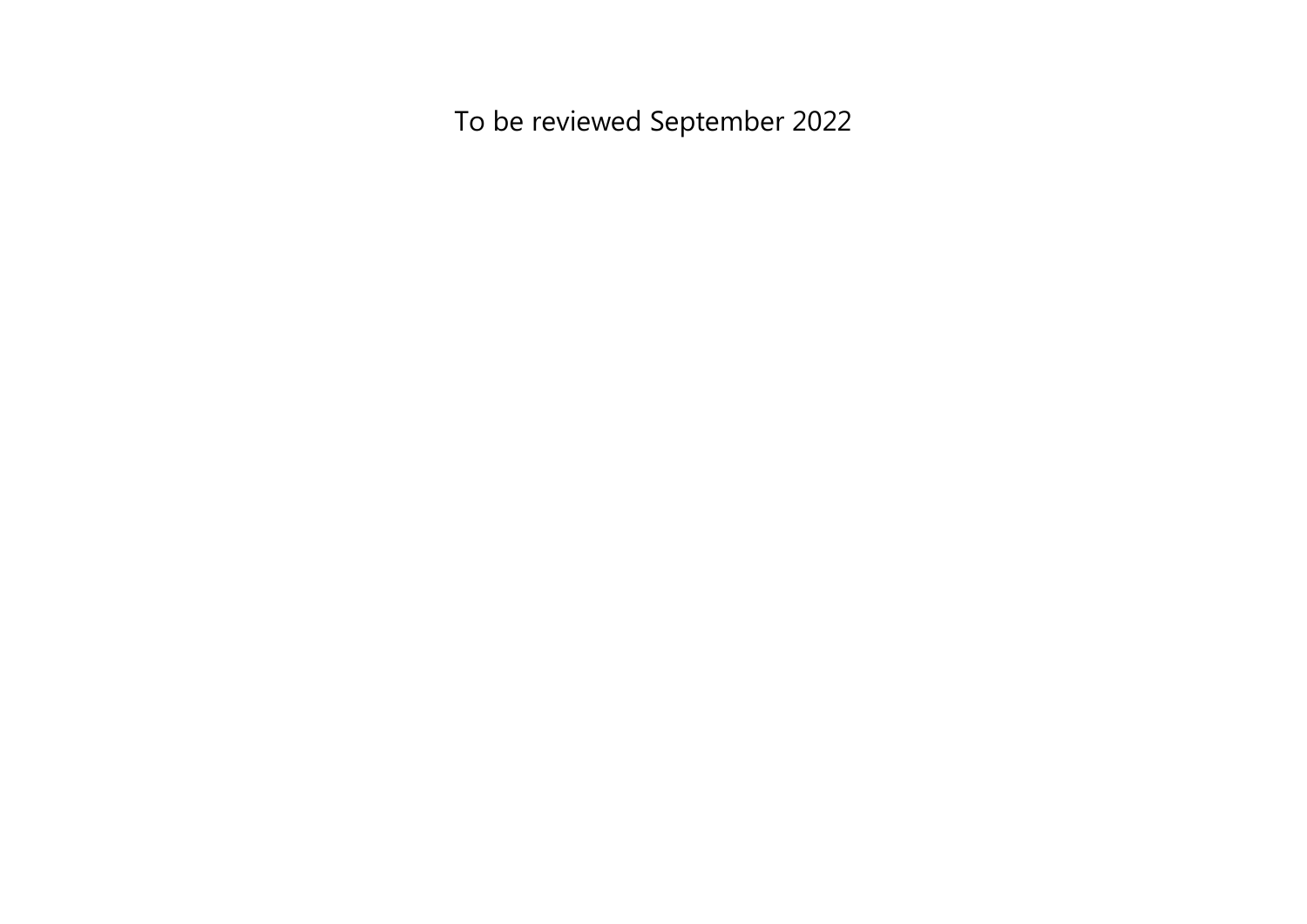#### **1. The Governing Body**

The Governing Body in each Humber Education Trust school, in co-operation with the HET Governing Body and the HET CEO and each school's Head teacher/Head of school, determine the school's general policy and approach to provision for children with SEND. The Governing Body must report to parents annually on the school's policy on SEND. The Governing Body will nominate one governor with responsibility for SEND. The Governing Body of maintained mainstream schools must ensure that there is a qualified teacher designated as SENDCO for the school. The SEN Governor will liaise regularly with the SENDCO and report back to the School Committees.

#### **2. The Head Teacher**

The Head teacher has responsibility for the day-to-day management of all aspects of the school's work, including provision for children with SEND. The Head Teacher should keep the Governing Board fully informed and also work closely with the SENDCO.

#### **3. The SENDCO**

#### **The SENDCO at Adelaide Primary School is Catherine Whitelam.**

#### **She can be contacted via admin@adelaide.het.academy**

The SENDCO has an important role in advising the Head teacher and Governing Body, in determining the strategic development of SEND policy and provision in the school and is a member of the Management Team. The SENDCO has dayto-day responsibility for the operation of SEND policy and coordination of specific provision made to support individual pupils with SEND, including those who have EHC plans. The SENDCO provides professional guidance to colleagues and works closely with staff, parents and other agencies. The SENDCO should be aware of the provision in the Local Offer and be able to work with professionals providing a support role to families to ensure that pupils with SEND receive appropriate support and high quality teaching.

#### **Key responsibilities are:**

- Overseeing the day-to-day operation of the school's SEND policy
- Co-ordinating provision for children with SEND
- Liaising with the relevant Designated Teacher where a looked after pupil has SEND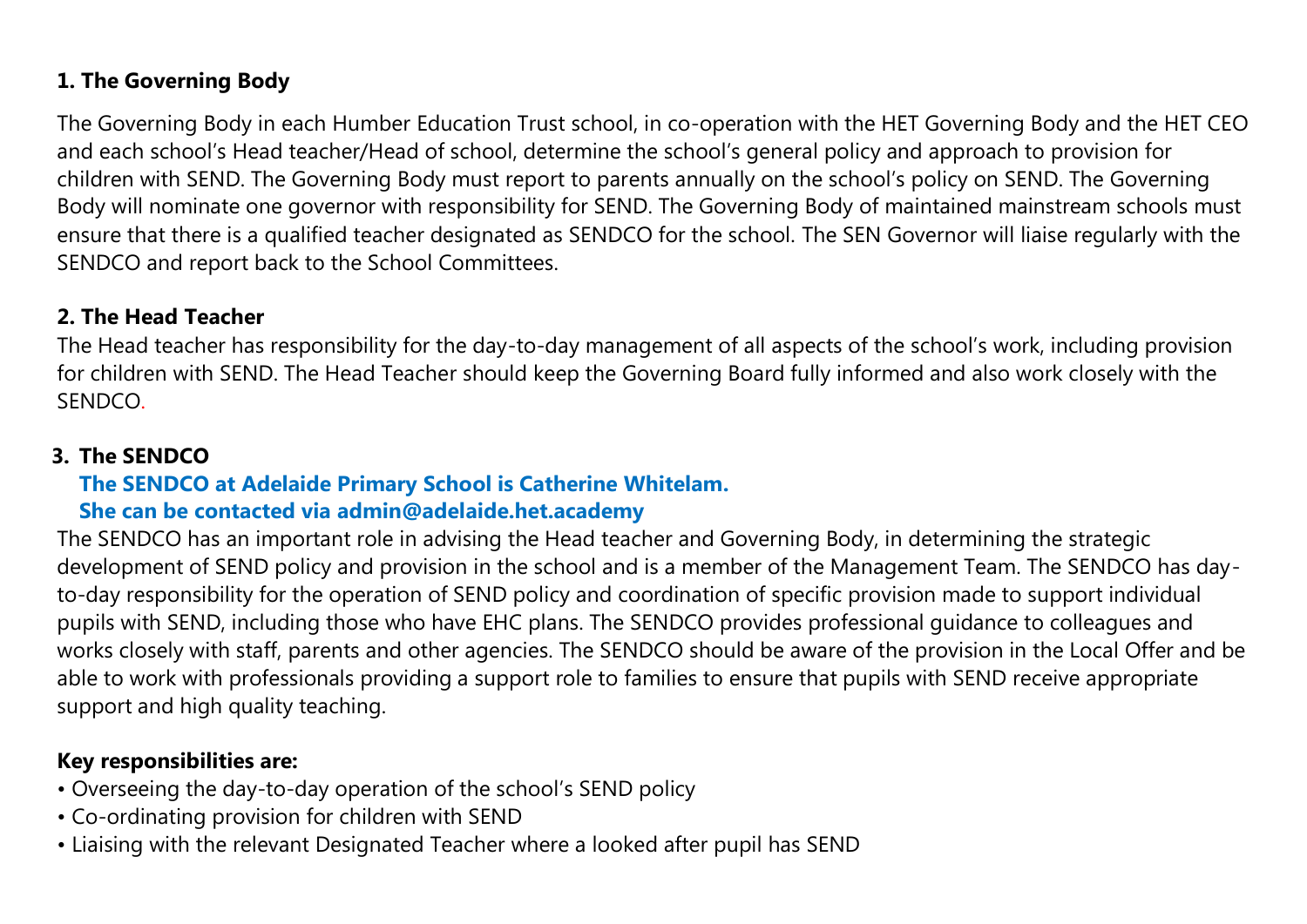- Advising on the graduated approach to providing SEND support
- Advising on the deployment of the school's delegated budget and other resources to meet pupils' needs effectively
- Liaising with parents of pupils with SEND
- Liaising with early years providers, other schools, educational psychologists, health and social care professionals, and independent or voluntary bodies
- Being a key point of contact with external agencies, especially the local authority and its support services
- Liaising with potential next providers of education to ensure a pupil and their parents are informed about options and a smooth transition is planned
- Working with the Head teacher and school governors to ensure that the school meets its responsibilities under the Equality Act (2010) with regard to reasonable adjustments and access arrangements
- Ensuring that the school keeps the records of all pupils with SEND up to date
- Managing Teaching Assistants.
- Overseeing the records of all children with SEND.
- Contributing to the in-service training of staff.

#### **4. The Teachers**

Staff within the trust receive a high level of ongoing training and demonstrate a high degree of expertise in their care, support and teaching of pupils with a broad range of needs. This document highlights the importance of correct, efficient, fluent use of teaching strategies, tailored to support individual pupils.

The trust takes action to remove barriers to learning and actively promotes staff to employ an enquiring mind-set when working with our pupils. The Humber Education Trust recognises the importance of finding out about how our pupils learn and making valued professional judgments, so that we may best support their learning.

#### **Teachers are responsible and accountable for:**

- The progress and development of the pupils in their class, including where pupils access support from teaching assistants or specialist staff
- High quality teaching which is differentiated for individual pupils All teachers are aware of the procedures for identifying, assessing and making provision for pupils with SEND, and are actively involved in the review process.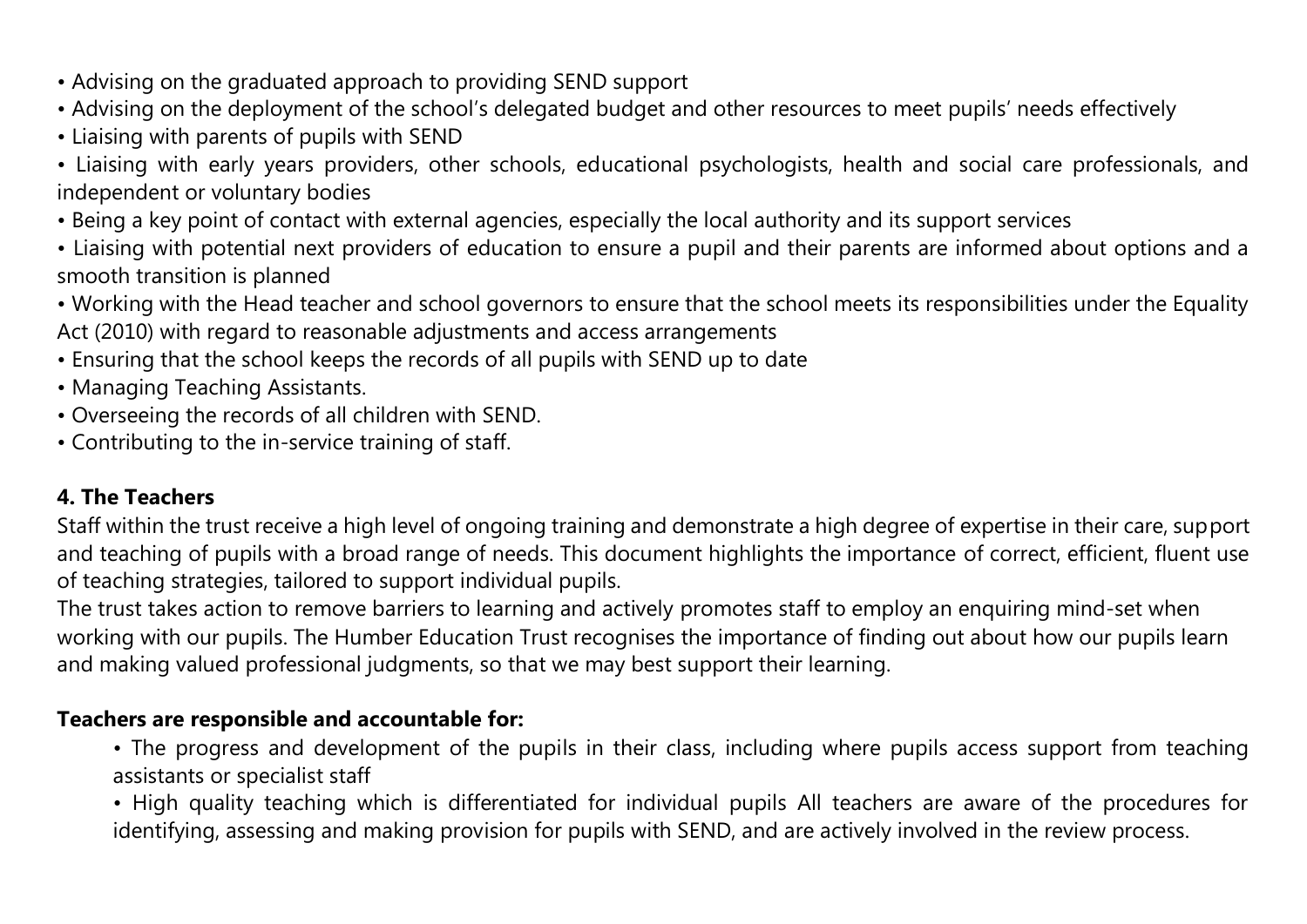#### **5. The Achievement Support Assistants (ASAs) and the Teaching Assistants (TAs)**

The ASAs and TAs work with the class teacher and SENDCO in providing support for children with Special Educational Needs across the school, maintaining records of the children they work with, and attending reviews and meetings as requested.

#### **6. Pupil Participation**

The Humber Education trust places significant importance on pupils' capacity to communicate in order to stay safe, express their views and understand information. The trust ascribes to the mantra 'no decision about me, without me'. Pupils with SEND often have a unique knowledge of their own needs and circumstances, and their own views about what sort of support they would like to help them make the most of their education. They will be encouraged to participate in the decision-making processes including the setting of learning outcomes and contributing to their outcomes. This will be achieved through a variety of different approaches as appropriate to the age of the child. These include:

- Pupil interviews
- Questionnaires
- Self-evaluation (pictures, written answers)
- Pupil set outcomes

### **7. The Role of Parents of Pupils with SEND**

Humber Education Trust recognises the significant contribution parents can make to the education of their child and as such the trust seeks to work in full partnership with parents and carers. The Code of Practice (2015) emphasises the importance of excellent partnerships between the school and the views, wishes and feelings of the child and their parents. This is what underpins the principles of the Code of Practice (2015), which are designed to support:

- The participation of children, their parents and young people in decision making
- The early identification of children and young people's needs and early intervention to support them
- Greater choice and control for young people and parents over support
- Collaboration between education, health and social care services to provide support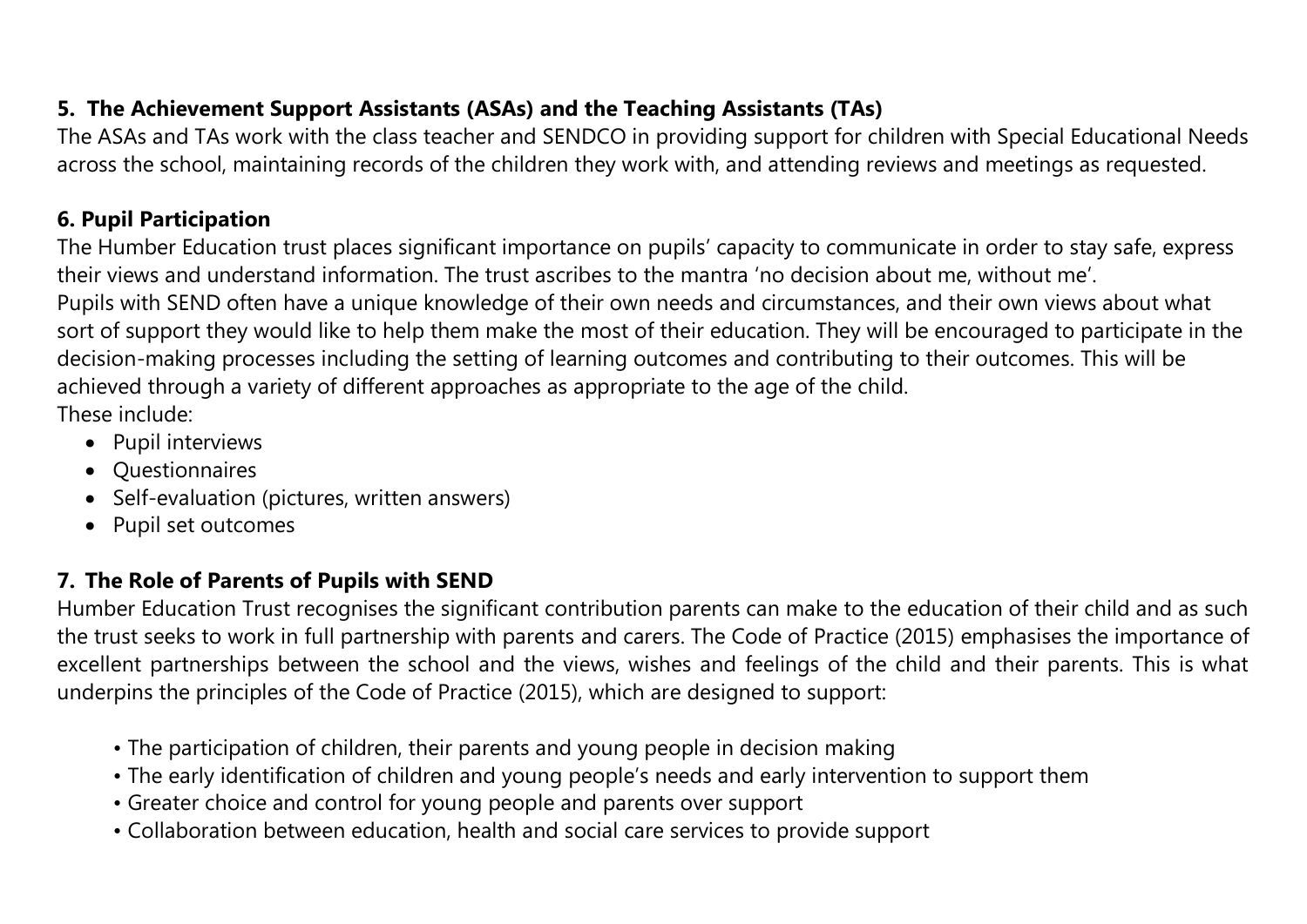- High quality provision to meet the needs of children and young people with SEND
- A focus on inclusive practice and removing barriers to learning
- Successful preparation for adulthood, including independent living and employment

The school endeavours to foster positive working relationships with parents, provides user-friendly information and strives to ensure that they understand the procedures and are aware of how to access advice and support. Frequently asked questions from parents can be found on each school's website under parent pages/SEND. Parents will be supported and enabled to:

- Recognise and fulfil their responsibilities as parents and play an active and valued role in their child's education.
- Have knowledge of their child's entitlement within the SEND framework.
- Make their views known about how their child is educated.

• Have access to information, advice and support during assessment and any related decision making processes about Special Educational provision.

We encourage active participation of parents by providing guidance on how they can support their child's learning at home. We value the contribution that parents make and the critical role they play in their child's education.

All parents of children with SEND have access to the Adelaide SEN Information Report and Local Offer, which gives additional information about Special Educational Needs and Disability. This also provides information about the Parent Partnership service. This is a free service, which supports parents of children with SEND. Links to the SEN Information Report and The Local Offer can be found in the SEND section of each school's website.

Additional information and/or leaflets are available from the SENDCO on request. Parents are encouraged to contact the child's class teacher and/or the SENDCO as needed either by telephone or appointment.